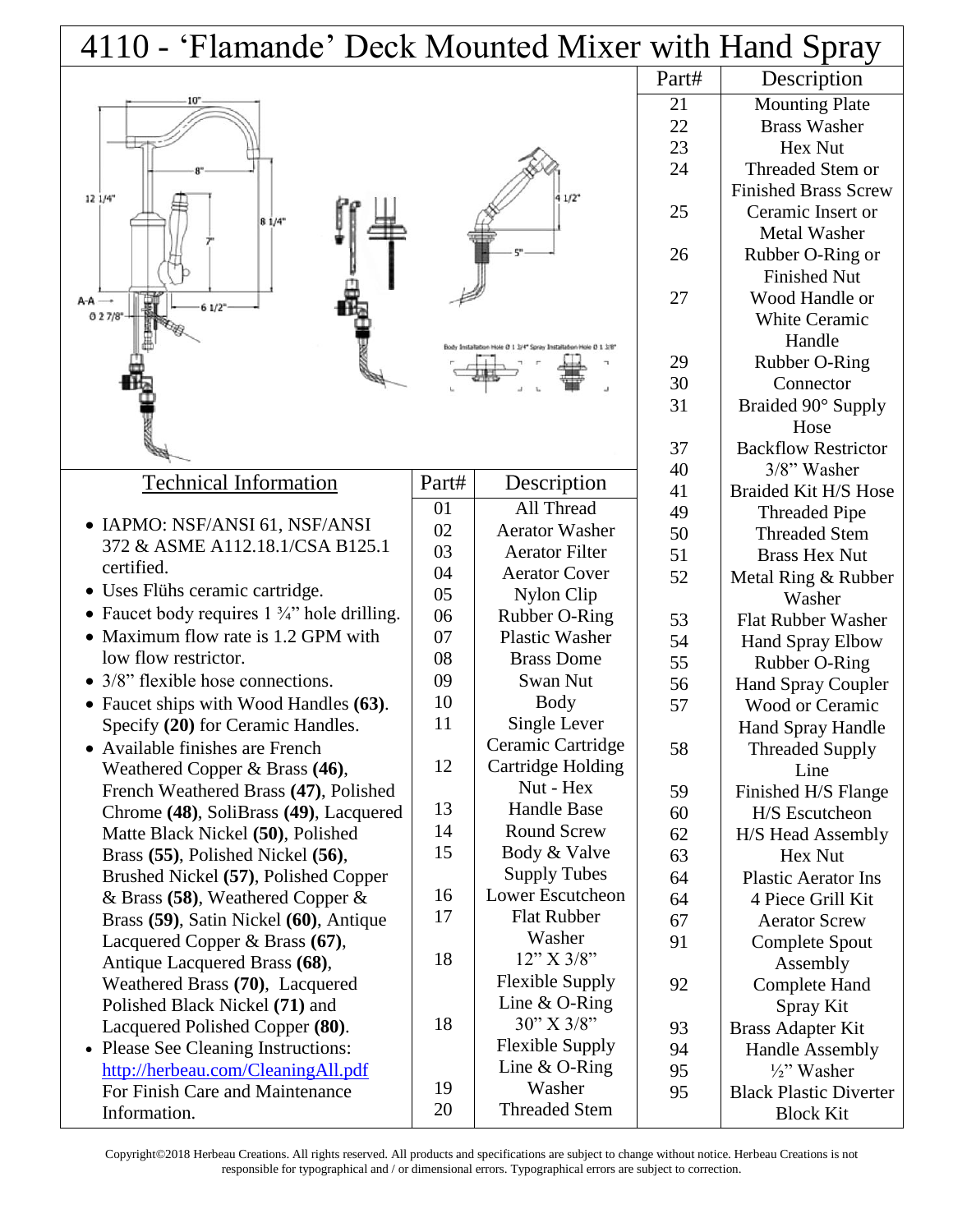Please follow example when ordering parts for 'Flamande' Deck Mounted Mixer with Hand Spray

• To order part#4 – Aerator Cover

o 950022**xx**

Please substitute finish number needed in place of **XX**

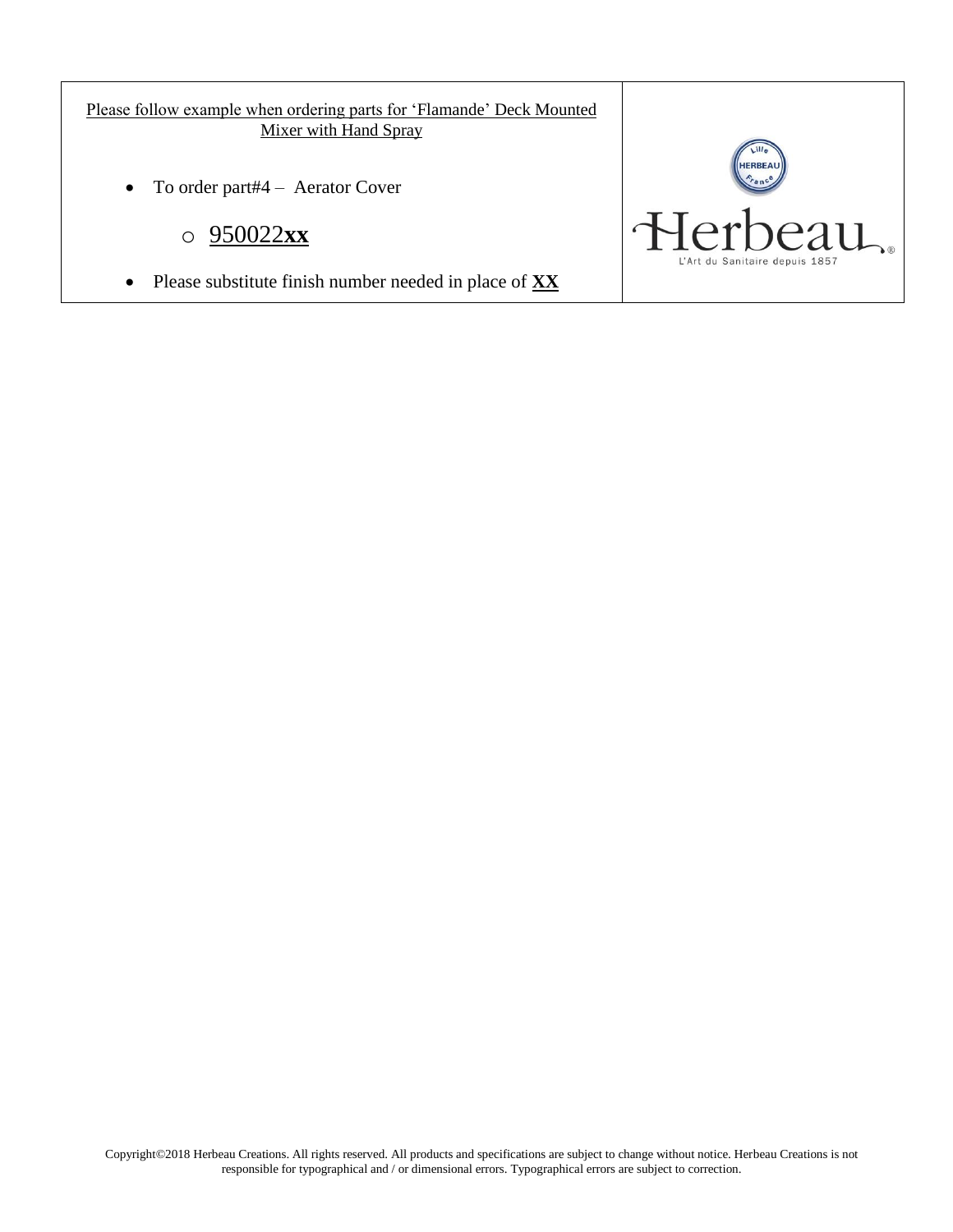